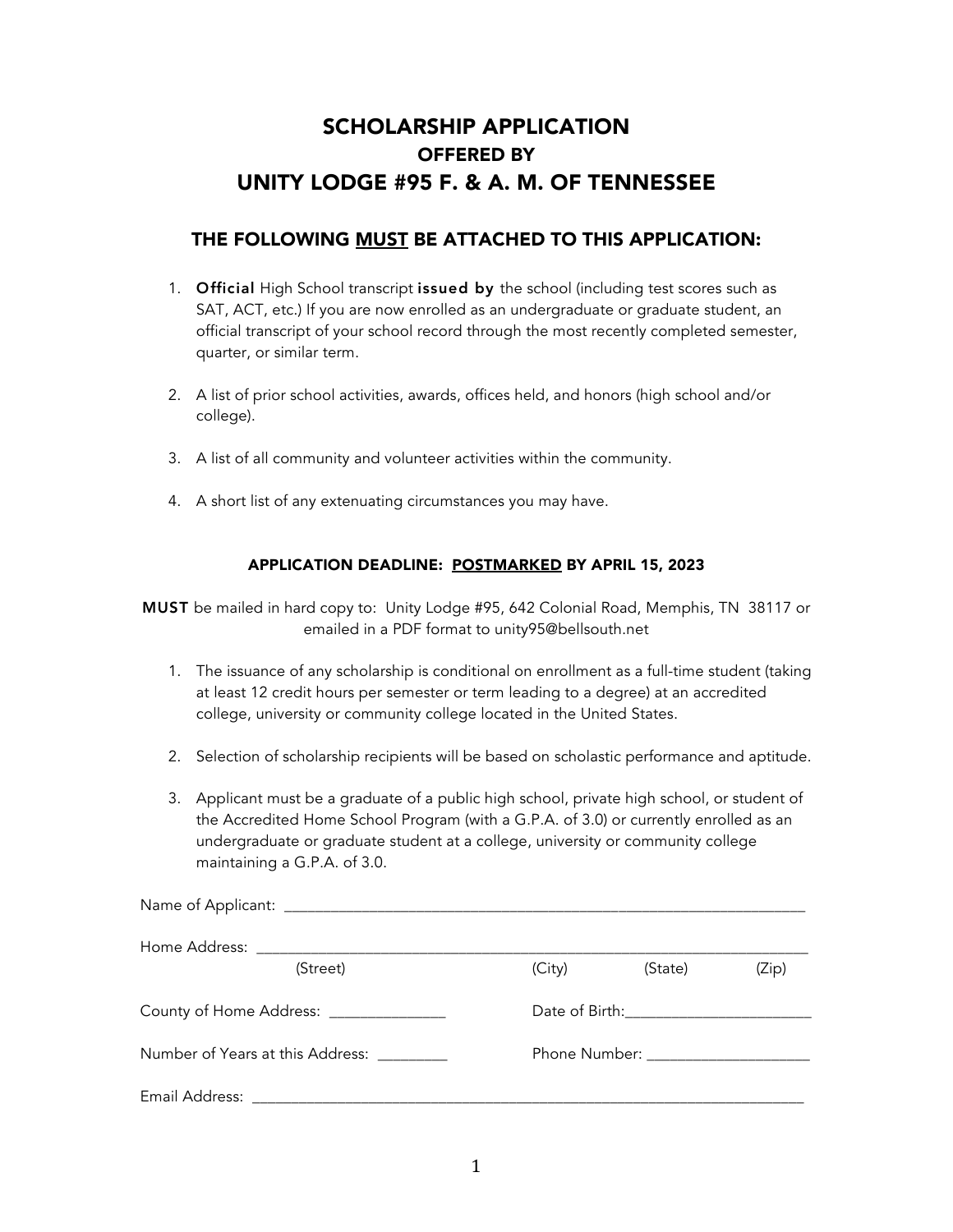### EDUCATIONAL INFORMATION

| Name of High School from which you will graduate: _______________________________                                              |        |         |       |
|--------------------------------------------------------------------------------------------------------------------------------|--------|---------|-------|
| (Street)                                                                                                                       | (City) | (State) | (Zip) |
|                                                                                                                                |        |         |       |
|                                                                                                                                |        |         |       |
|                                                                                                                                |        |         |       |
|                                                                                                                                |        |         |       |
|                                                                                                                                |        |         |       |
| Number of earned hours of college credit at High School graduation (AP or Dual Enrollment                                      |        |         |       |
|                                                                                                                                |        |         |       |
| NOTE: A copy of your High School transcript (including test scores such as ACT, SAT, etc.)<br>must accompany this application. |        |         |       |
|                                                                                                                                |        |         |       |
| (Street)                                                                                                                       | (City) | (State) | (Zip) |
|                                                                                                                                |        |         |       |